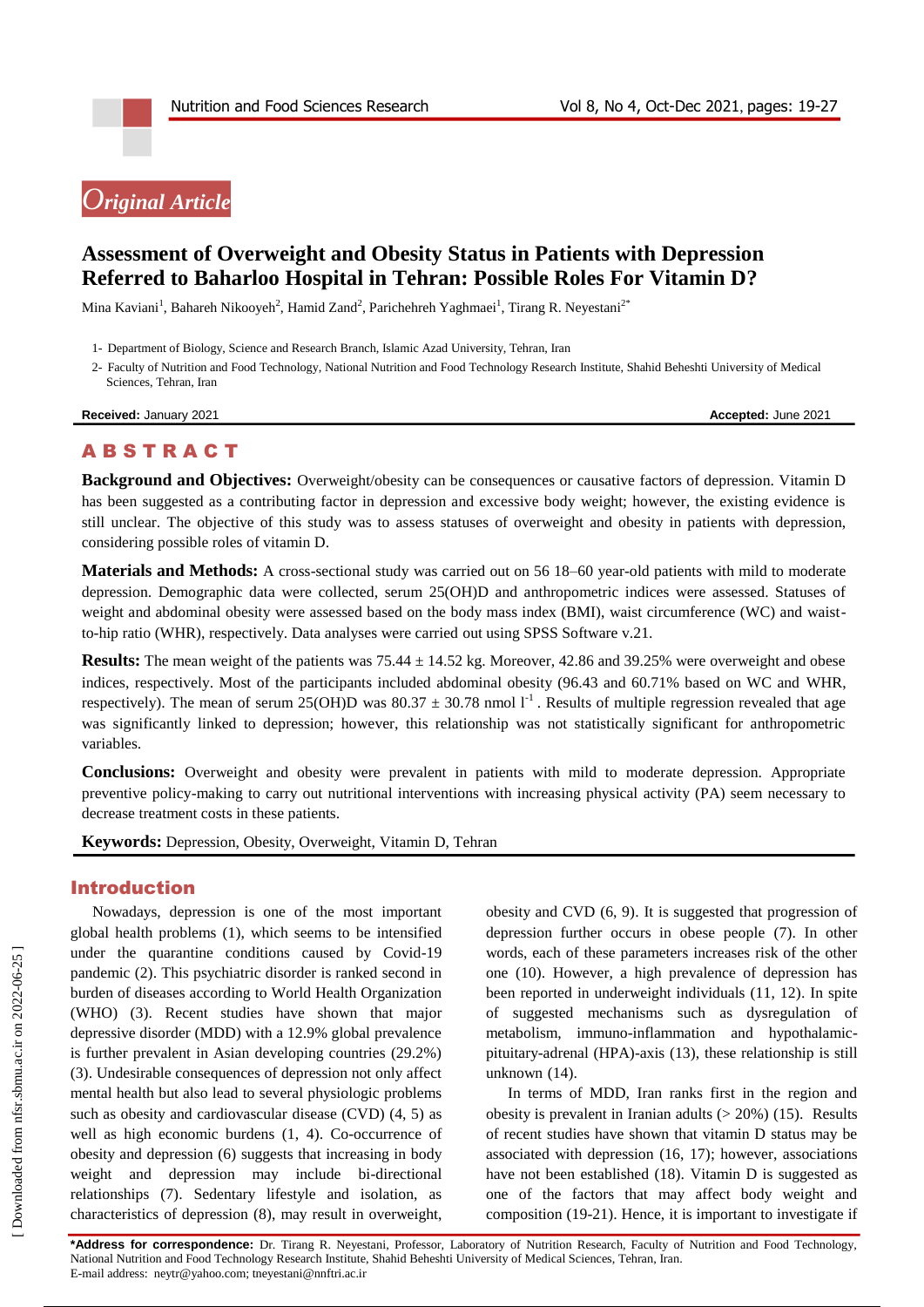vitamin D includes roles in relationship with depression and obesity. Mechanisms are suggested for the regulatory effects of vitamin D, including HPA axis (13), inflammation (22) and neurotransmitters (16, 23); however, the exact mechanisms are still unclear. To design and use further practical preventive and therapeutic strategies, knowledge of the status of overweight and obesity in patients with depression, especially in initial stages of disease with regards to vitamin D levels, is important (24). Use of anthropometry, as an accurate practical and lowcost method for assessing patient body weight status, is helpful (25). It has been shown that BMI is a reliable anthropometric index for assessing body weight status (26). Assessing abdominal obesity, as one of the factors most associated with the development of CVD in patients with depression, is important as well (27). Hence, assessment of WC and WHR statuses can be useful (28). To the best of the authors' knowledge, no comprehensive study has been carried out to assess statuses of body weight in patients with mild to moderate depression in Iran, considering vitamin D statuses. Accordingly, the aim of this study was to assess statuses of overweight and general/abdominal obesity and investigating possible roles of vitamin D in patients with depression, Tehran, Iran.

### Materials and Methods

#### **Study design**

This cross-sectional study, as the first part of a doubleblind randomized clinical trial (RCT), was carried out on patients with mild to moderate depression with no other psychiatric disorders referred to Outpatient Clinics of Baharloo Hospital in Tehran, Iran, May 2018 to June 2019. The inclusion criteria were (1) age 18–60 years old, and (2) having mild to moderate depression with no other psychiatric disorders. The non-inclusion criteria were (1) having a history of heart infarction, angina pectoris, stroke, kidney stones, high blood pressure, liver disease and hyperparathyroidism, (2) pregnancy and lactation, (3) being reproductive-aged women (˂ 50 years old) who were not receiving adequate contraception, (4) consuming nutritional supplements with vitamin D since two months prior to the enrolling in the study. The exclusion criteria were (1) not willing to continue the study, and (2) failure to follow the program. First-diagnosed cases were participated in this study; however, patients with pre-existing depression were enrolled as well. After study registration, diagnostic assays were carried out on eligible volunteers by psychiatrists. Written informed consents were collected from the participants after explaining protocols and objectives of the study. General socio-demographic information were completed for each participant during a face-to-face interview. Data of the questionnaire included sex, age, educational level, marital status, drug usage, alcohol consumption, PA, history of illness, medication, exposure

to sunlight and sunscreen usage. the PA level was assessed using modified questionnaire of "Intensity and Effects of Various Activities on Physical Activity level in Adults" (29). Anthropometric and blood pressure assessments were carried out for all the participants. Blood sampling and serum 25(OH)D concentration assessment were carried out as well.

#### **Ethics**

Ethical approval was received from the Ethics Committee of National Nutrition and Food Technology Research Institute (NNFTRI) (approval no. IR.SBMU.NNFTRI.REC.1396.185). Since the current study was first part of an RCT, the clinical trial registration code was received from the Iranian Registry of Clinical Trials (IRCTID) (reg. code: IRCT20170926036425N1) and ClinicalTrials.gov (reg. code: NCT03766074) as well.

#### **Assessment of depression**

Assessment of depression status was carried out by psychiatrists through structural clinical diagnostic interviews based on Diagnostic and Statistical Manual of Mental Disorders, Fourth Edition (DSM–IV) criteria and Beck Depression Inventory-II (BDI-II) scores (30). The BDI-II-Persian included a high internal consistency (Cronbach's alpha = 0.87) and acceptable test-retest reliability ( $r = 0.74$ ) (31). A score of 13–29 from BDI-II questionnaires was considered as mild to moderate depression and depression severity status was classified based on BDI-II score as mild  $(< 20$ ) and moderate (20 to  $<$ 29) (30).

#### **Anthropometric measures**

First, anthropometric assessments, including weight, height, WC and hip circumference (HC), were carried out as follows: weight was measured with no shoes and with light clothing to the nearest of 0.1 kg using calibrated digital scale (Seca 808; Seca, Hamburg, Germany). Height was measured to the nearest of 0.1 cm in standing position with no shoes using standard stadiometer. The WC was measured to the nearest of 0.1 cm at the midpoint between the lower rib and iliac crest at the end of expiration and HC was measured to the nearest of 0.1 cm at the maximum extension of the buttock and horizontal to the floor, using measuring tape (32). Then, BMI and WHR were calculated as follows: BMI [kg  $(m^2)^{-1}$ ] was calculated by dividing weight (kg) by height<sup>2</sup> (m<sup>2</sup>) and WHR by dividing WC to HC.

### **Classification of body weight and abdominal obesity statuses**

Body weight status was categorized based on BMI as underweight (< 18.5), normal weight (18.5–24.9), overweight  $(25-29.9)$  and obesity  $(≥ 30)$   $(33)$ . For assessing statuses of abdominal obesity, participants were further subdivided into normal  $\ll$  94.0 cm for males and  $\lt$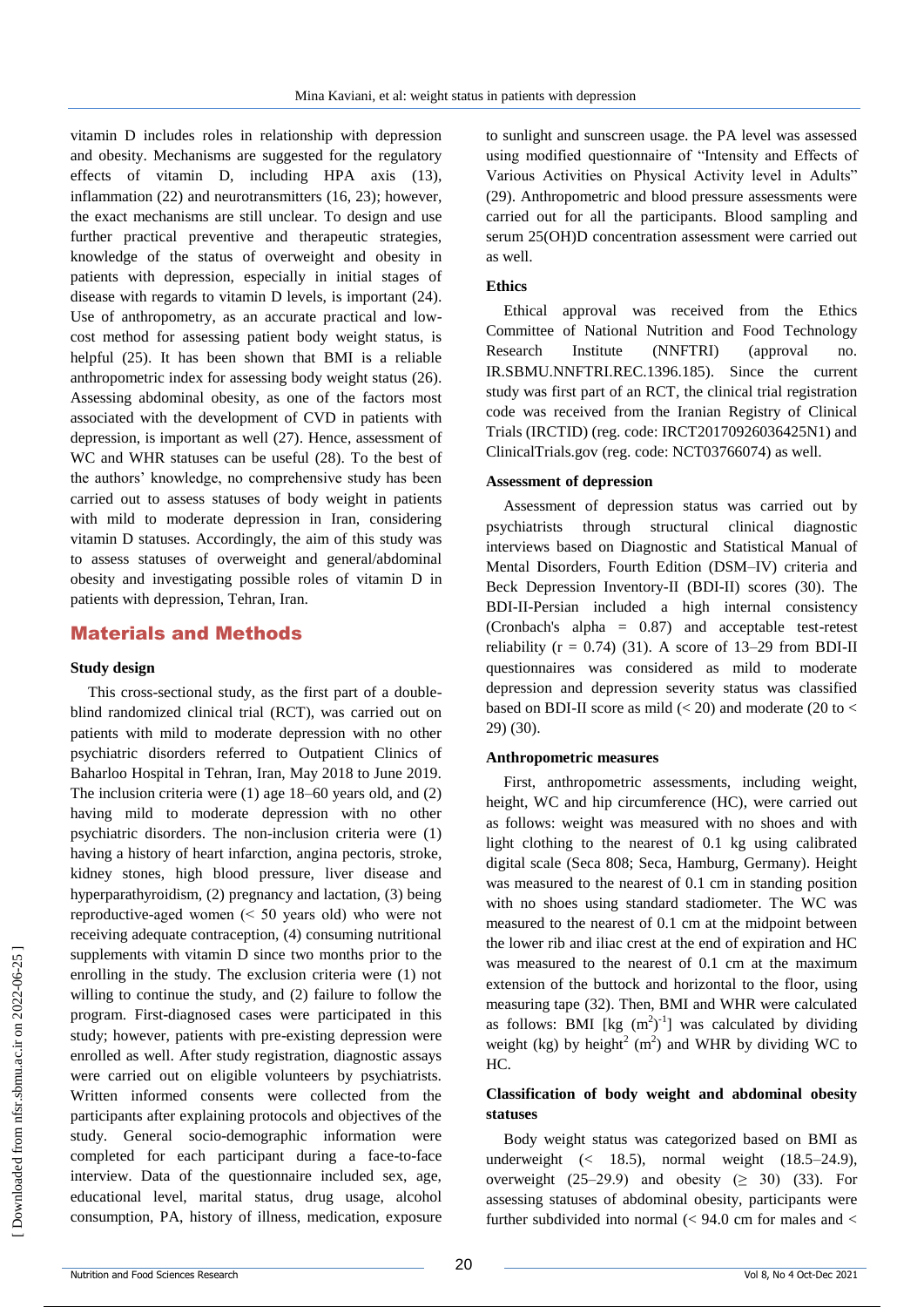80.0 cm for females) and abdominal obesity ( $\geq$  94.0 cm for males and  $\geq 80.0$  cm for females) based on the values of WC and also based on the WHR values into normal  $\ll 1$ for male and < 0.85 for female) and abdominal obesity  $(≥ 1$ for male and  $\geq 0.85$  for female) (34). Moreover, WC was categorized as abdominal obesity in the two sexes based on Iranian cut-offs of 90 cm (35).

#### **Blood pressure**

Systolic and diastolic blood pressures (SBP and DBP) were measured in sitting position after 10 min resting using digital sphygmomanometer (BC 08; Beurer, Ulm, Germany).

#### **Laboratory investigations**

Briefly, a 10-ml venous blood sample was collected from each participants and stored on ice in cold boxes for transportation to the Nutrition Laboratory of NNFTRI. Sera were separated from the clot samples by centrifugation at room temperature and then aliquoted in fresh microtubes and stored at -80 °C until use. In this study, enzyme immunoassay (EIA) method (Euroimmun EIA, Lubeck, Germany) was used for assessing serum 25(OH)D. Details of laboratory methods were described previously (36).

#### **Classification of vitamin D status**

Vitamin D status was classified based on circulating concentration of 25(OH)D as deficiency ( $\lt$  50 nmol 1<sup>-1</sup>), insufficiency (50–75 nmol  $1^{-1}$ ) and normal status (> 75 nmol  $1^{-1}$ ) (37).

#### **Outcomes**

The major outcome included assessment of the overweight and general/abdominal obesity statuses of the participants. Secondary outcomes included significant associations between depression and variables such as vitamin D.

#### **Sample size and statistical analyses**

Considering effect size of 0.75 and power of 80%, a sample size of 56 patients was calculated based on previous study (38). To describe quantitative data, mean  $\pm SD$ (standard deviation) was expressed and for qualitative data, absolute or relative frequencies were used. Shapiro-Wilk's test was used to assess the normality of data distribution. To assess possible associations between each general and anthropometric variable with depression as well as possible links between various variables and depression, single and multiple regression tests were used, respectively. Independent sample *t*-test or Mann-Whitney test (based on normality distribution of data) was used to compare between-group differences. In the current study, the significance level was  $p < 0.05$ . Data were analyzed using SPSS Software v.21 (SPSS, Chicago, IL, USA). Further details were previously described (23).

### Results

Out of 719 registered volunteers, 69 volunteers (56 incident and 13 old cases) were enrolled in the study. However, 13 volunteers were excluded as they had exclusion criteria (Figure 1). Thus, a total of 56 participants [50 women (89.29%) and 6 men (10.71 %)] aged 43.0  $\pm 8.15$  yrs completed the study. General characteristics of the participants are shown in Table 1.



**Figure 1.** Summary of the study design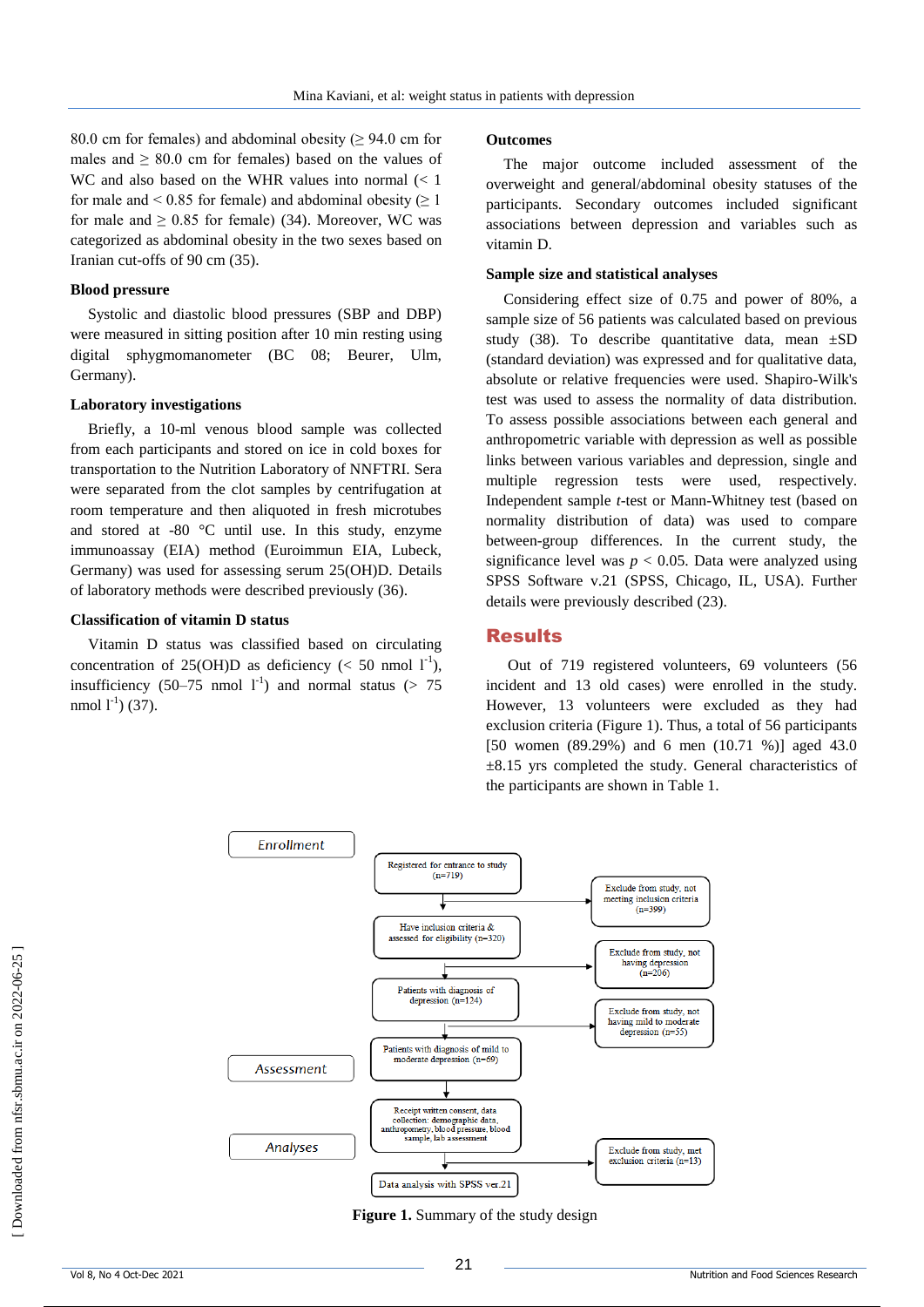| Variable                                        |                         | Total $(n=56)$      |
|-------------------------------------------------|-------------------------|---------------------|
|                                                 |                         |                     |
| $Sex$ <sup><math>\dagger</math></sup>           | Female                  | 50 (89.3)           |
|                                                 | Male                    | 6(10.7)             |
| Age $(year)^{\ddagger}$                         |                         | 43 (8.15)           |
| Educational level <sup>†</sup>                  | Illiterate & elementary | 10(17.9)            |
|                                                 | Guidance & high school  | 12 (21.4)           |
|                                                 | Diploma                 | 14 (25.0)           |
|                                                 | University              | 20 (35.7)           |
| marital situation <sup>†</sup>                  | Single                  | 5(8.9)              |
|                                                 | Married                 | 50 (89.3)           |
|                                                 | Divorced                | 1(1.8)              |
| Drug usage <sup>†</sup>                         | Never                   | 46(82.1)            |
|                                                 | Very low                | 6(10.7)             |
|                                                 | Low                     | 2(3.6)              |
|                                                 | Moderate                | 1(1.8)              |
|                                                 | High                    | 1(1.8)              |
| Alcohol consumption <sup>1</sup>                | Never                   | 47 (83.9)           |
|                                                 | Very low                | 7(12.5)             |
|                                                 | Low                     | 2(3.6)              |
| Sunlight exposure a day <sup>†</sup>            | No exposure             | 13 (23.2)           |
|                                                 | $10-60$ min             | 40 (71.4)           |
|                                                 | $>60$ min               | 3(5.4)              |
| Time of sunlight                                | 10 AM                   | 30(53.6)            |
| exposure <sup>†</sup>                           | 15 PM                   | 26 (46.4)           |
|                                                 | Other times             |                     |
| duration of sunlight                            |                         | 25.30 (21.18)       |
| exposure $(min)^{\ddagger}$                     |                         |                     |
| sunlight exposure (part of                      | Face                    | 11 (19.6)           |
| $body)$ <sup>†</sup>                            | Feet                    | 1(1.8)              |
|                                                 | Hand from wrist         | 2(3.6)              |
|                                                 | Hand from arm           | 2(3.6)              |
|                                                 | Combination of above    | 40 (71.4)           |
| sunscreen usage                                 | Never                   | 26 (46.4)           |
|                                                 | Occasionally<br>Often   | 13 (23.2)<br>4(7.1) |
|                                                 | Always                  | 13 (23.2)           |
| PA level <sup>†</sup>                           | Very low                | 32(57.1)            |
|                                                 | Low                     | 17(30.4)            |
|                                                 | Moderate                | 5(8.9)              |
|                                                 | High                    | 1(1.8)              |
|                                                 | Very high               | 1(1.8)              |
| $SBP$ (mm Hg) <sup><math>\ddagger</math></sup>  |                         | 121.21 (13.51)      |
| DBP (mm $Hg$ ) <sup><math>\ddagger</math></sup> |                         | 78.77 (10.50)       |
| <b>BDI-II</b> score <sup>#</sup>                |                         | 22.82(5.66)         |
| Depression severity <sup>†</sup>                | Mild                    | 19 (33.9)           |
|                                                 | Moderate                | 37(66.1)            |
| $25(OH)D$ (nmol ml <sup>-1</sup> ) <sup>‡</sup> |                         | 80.37 (30.78)       |
| vitamin D status <sup>†</sup>                   | Deficiency              | 8 (14.3)            |
|                                                 | Insufficiency           | 18 (32.1)           |
|                                                 | Sufficiency             | 30 (53.6)           |

PA, physical activity; SBP, systolic blood pressure; DBP, diastolic blood pressure; BDI-II, Beck Depression Inventory-II.

† Number (%)

‡ Mean (±SD)

More than 80% of the participants were married and never had smoking, drug abuse and alcohol consumption habits. Most of the participants (87.5%) included undermoderate PA levels. Based on the BDI-II scores, severity of depression in approximately two third of the participants was classified as moderate. No significant differences were seen between the mean BDI-II scores of overweight and obese participants, compared to normal weight participants  $(21.79 \pm 6.04 \text{ vs. } 22.40 \pm 5.82, p = 0.79; \text{ and } 24.14 \pm 5.13 \text{ vs. }$ 22.40  $\pm$ 5.82,  $p = 0.40$ , respectively). Overweight and obese participants included no statistically significant BDI-II score difference  $(p = 0.17)$ . This was also observed in abdominal obesity based on the two categories (WC and WHR) ( $p > 0.05$ ). Vitamin D status of the participants revealed that more than half of them were in sufficient situation and no significant differences were reported between the serum 25(OH)D concentrations of overweight and obese participants (85.05  $\pm$ 33.22 vs. 85.30  $\pm$ 26.00 nmol  $1^{-1}$ ,  $p = 0.98$ ).

Table 2 shows anthropometric values of the participants, including weight, height, BMI, WC, HC and WHR.

**Table 2.** Anthropometric characteristics of the participants†

|                                                  | Participants            |                    |                    |  |  |
|--------------------------------------------------|-------------------------|--------------------|--------------------|--|--|
| Variable                                         | Male                    | Female             |                    |  |  |
|                                                  | $(n=6)$                 | $(n=50)$           | $(n=56)$           |  |  |
| Weight (kg)                                      | 91.45 (15.68)           | 73.52 (13.28)      | 75.44 (14.52)      |  |  |
| Height $(m)$                                     | 1.72(0.04)              | 1.59(0.06)         | 1.60(0.07)         |  |  |
| BMI ( $kg \, \text{m}^{-2}$ )                    | 30.66(4.23)             | 29.12 (5.10)       | 29.26 (5.00)       |  |  |
| $WC$ (cm)                                        | 106.67 (13.34)          | 97.41 (10.78)      | 98.40 (11.32)      |  |  |
| $HC$ (cm)                                        | 114.00 (11.03)          | 112.78 (10.01)     | 112.91 (10.03)     |  |  |
| WHR                                              | 0.93(0.06)              | 0.86(0.07)         | 0.87(0.07)         |  |  |
| $\sim$<br>$\triangle 11$ $\triangle$ $\triangle$ | $\alpha$ manuel $\beta$ | hadri maaaa<br>DMI | indowW<br>$\cdots$ |  |  |

† All values are means ±SD. BMI, body mass index; WC, waist circumference; HC, hip circumference; WHR, waist to hip ratio.

Based on the BMI classification, a high proportion of the participants included overweight or general obesity (82.14 %), none of them was underweight (Table 3). In abdominal obesity, most of the participants included abdominal obesity, based on the international WC category (Table 4). Similar results were reported based on the Iranian cut-offs [total, 41 (73.2%), women, 35 (70%); men, 6 (100 %)]. Based on the WHR category, half of the participants included normal statuses (Table 4). Results of single regression test showed no statistically significant relationships between the BDI-II scores and anthropometric variables as well as other variables  $(p > 0.05)$ . After carrying out multiple regression test by entering all possible variables involved in depression, statistically significant relationships were seen between the BDI-II scores and variables, including sunlight exposure in day (*p*  $= 0.004$ ), and sunscreen usage ( $p = 0.016$ ). After adjusting variables (age, sex, serum 25(OH)D concentration, BMI, duration of sun exposure and physical activity) in Model 1, only the relationship between the BDI-II score and age was statistically significant (Table 5). After classifying the BDI-II scores into mild and moderate, severity of depression was significantly in negative relationship with PA  $(p =$ 0.025).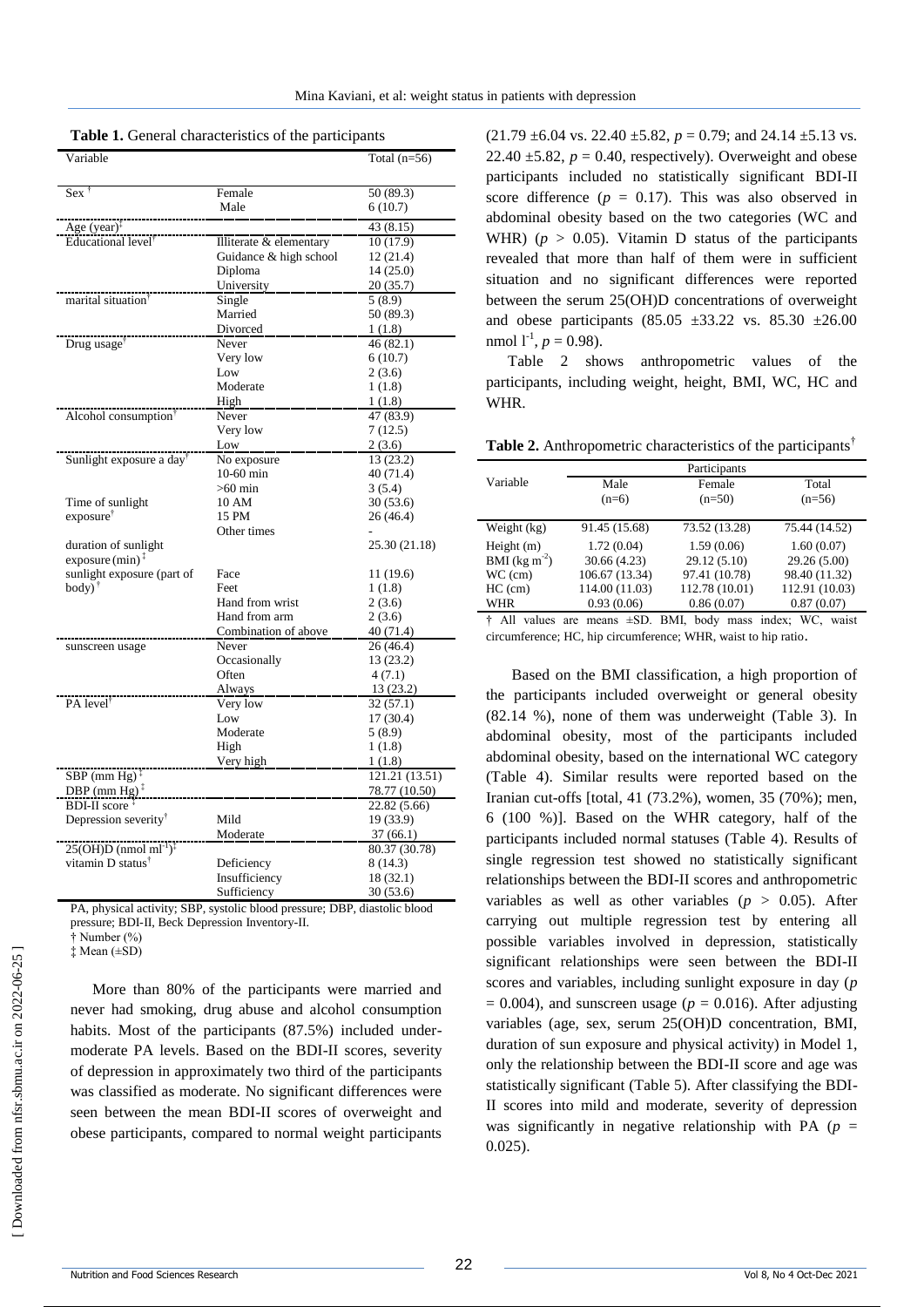| ີ               |               |            |            |            |  |
|-----------------|---------------|------------|------------|------------|--|
| Variable        | Weight status |            |            |            |  |
| <b>Sex</b>      | Underweight   | Normal     | Overweight | Obesity    |  |
|                 | $n(\%)$       | n(%)       | n(%)       | $n(\%)$    |  |
| Male $(n=6)$    |               |            | 4(66.70)   | 2(33.30)   |  |
| Female $(n=50)$ |               | 10(20.0)   | 20(40.0)   | 20(40.0)   |  |
| Total $(n=56)$  |               | 10 (17.86) | 24 (42.86) | 22 (39.28) |  |

|  | Table 3. Weight statuses of the participants based on BMI value <sup>†</sup> |  |  |  |  |  |
|--|------------------------------------------------------------------------------|--|--|--|--|--|
|--|------------------------------------------------------------------------------|--|--|--|--|--|

† BMI, body mass index; Weight status was defined as: underweight (<18.5), normal (18.5-24.9), overweight (25-29.9) and obesity (≥ 30).

|  | <b>Table 4.</b> Abdominal obesity statuses of the participants based on $WC^{\dagger}$ and $WHR^{\dagger}$ values |
|--|-------------------------------------------------------------------------------------------------------------------|
|--|-------------------------------------------------------------------------------------------------------------------|

| Variable<br>Sex | Abdominal obesity status<br>Based on WC values<br>Abdominal obesity<br>Normal<br>$n$ (%)<br>$n$ (%) |            | Abdominal obesity status<br>Based on WHR values |                              |
|-----------------|-----------------------------------------------------------------------------------------------------|------------|-------------------------------------------------|------------------------------|
|                 |                                                                                                     |            | Normal<br>$n(\%)$                               | Abdominal obesity<br>$n$ (%) |
| Male $(n=6)$    |                                                                                                     | 6(100.0)   | 6(100.0)                                        |                              |
| Female $(n=50)$ | 2(4.00)                                                                                             | 48 (96.0)  | 22(44.0)                                        | 28 (56.0)                    |
| Total $(n=56)$  | 2(3.57)                                                                                             | 54 (96.43) | 28(50.0)                                        | 28(50.0)                     |

† WC, waist circumference; Abdominal obesity status was defined as: normal (<94.0 cm for males and <80.0 cm for females) and abdominal obesity (≥94.0 cm for males and ≥80.0 cm for females).

 $\ddagger$  WHR, waist to hip ratio; Abdominal obesity status was defined as: (< 1 for male and < 0.85 for female) and abdominal obesity ( $\geq 1$  for male and  $\geq 0.85$  for female).

**Table 5.** Associations of the variables with BDI-II scores

| Participants         | Total    |       |                  |          |
|----------------------|----------|-------|------------------|----------|
|                      | $(n=56)$ |       |                  |          |
|                      |          |       | coefficients     |          |
| Variable             | B        | SЕ    | 95% CI           | P value* |
| 25(OH)D              |          |       |                  |          |
| Crude                | 0.041    | 0.024 | 0.003, 0.108     | 0.097    |
| Model 1              | 0.045    | 0.026 | $-0.007 - 0.098$ | 0.089    |
| Age                  |          |       |                  |          |
| Crude                | $-0.110$ | 0.089 | $-0.287, 0.068$  | 0.222    |
| Model 1              | $-0.216$ | 0.096 | $-0.409, -0.023$ | $0.029*$ |
| BMI                  |          |       |                  |          |
| Crude                | 0.131    | 0.153 | $-0.176, 0.438$  | 0.395    |
| Model 1              | 0.172    | 0.156 | $-0.142, 0.48$   | 0.276    |
| Duration of sunlight |          |       |                  |          |
| Crude                | 0.040    | 0.036 | $-0.032, 0.112$  | 0.27     |
| Model 1              | 0.040    | 0.037 | $-0.033, 0.113$  | 0.277    |
|                      |          |       |                  |          |

†mild to moderate depression defined as BDI-II score 13-29

\*P < 0.05 denotes significant association between variable and depression

Model 1: adjusted for age, sex, serum 25(OH)D, BMI, duration of sun exposure and physical activity

# **Discussion**

This study is the first cross-sectional study to assess statuses of overweight and general and abdominal obesities in patients with mild to moderate depression, regarding possible roles of vitamin D in Tehran, Iran. The current results revealed that a significant proportion of patients included overweight or general obesity based on BMI values. Based on the WC category, almost all of the patients included abdominal obesity and this issue was significant based on the WHR category. No significant associations were seen between the BDI-II scores and anthropometric variables, including BMI, as well as other supposed variables, individually. After adjusting variables [age, sex, serum 25(OH)D concentration, BMI, duration of sun exposure and physical activity], age was significantly linked to depression during the suggested model. The PA was in significant negative relationships with the severity of depression, as well. The results of previous studies on weight statuses of the patients with depression are inconsistent. Similarly, studies demonstrated that overweight or obesity were prevalent in depressed patients (7, 25, 39). In contrast, high prevalence of depression was reported in underweight people (11, 12, 40, 41). One possible explanation for this controversy could be due to the role of socioeconomic factors (40, 42). For example, social problems, including unemployment (43), not only can result in low food intakes, but also can double burden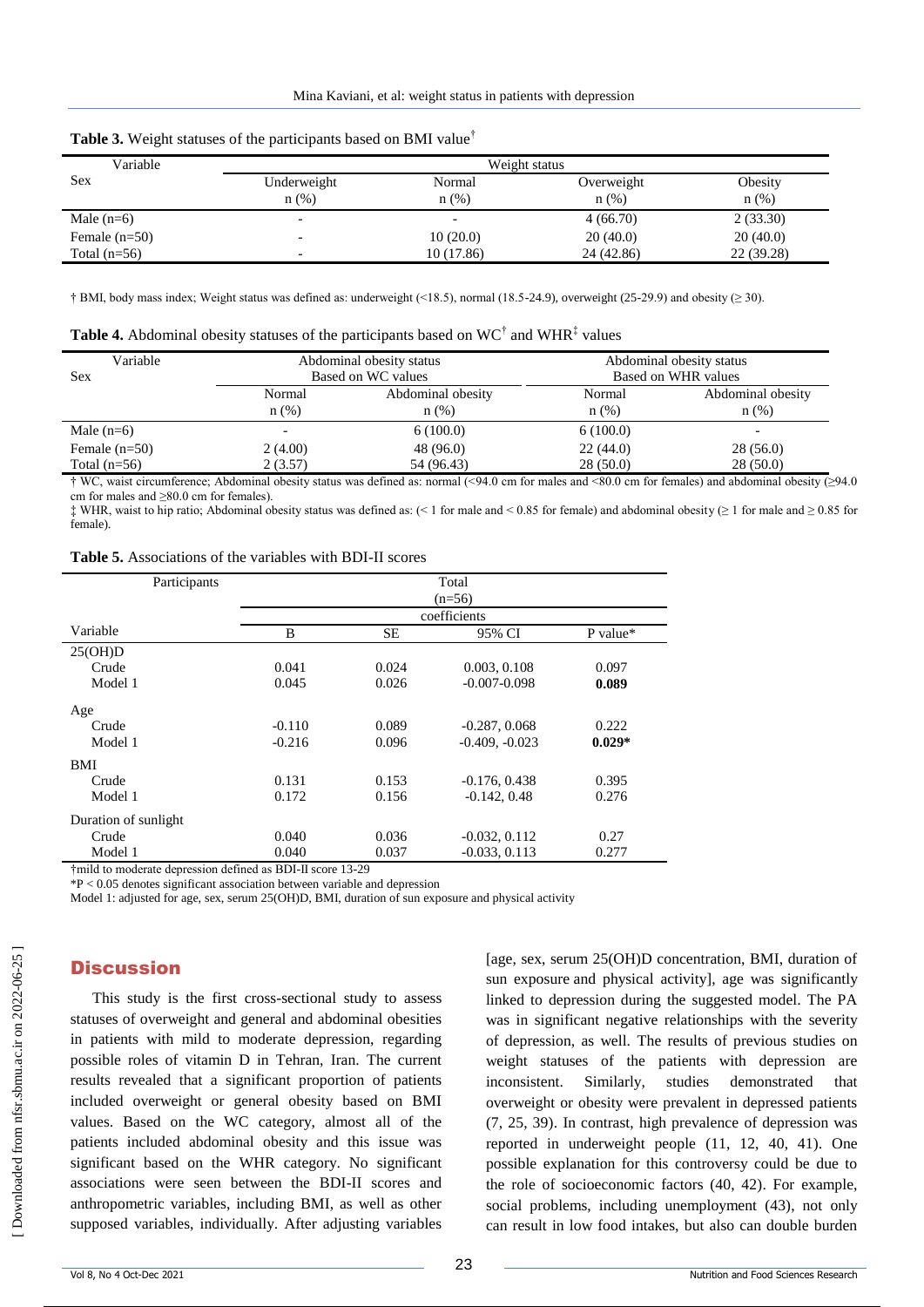of mood disorders, especially depression (44). Economic situation with nutrition literacy (45) can affect food habits, resulting in body weight changes (25, 46). Cultural factors and social values such as thinness and fatness as beauty symbols can also affect eating behaviors (25, 47). This is while body weight as a health concern can cause stress and increase negative emotional disorders such as depression (48, 49). Furthermore, perception of weight affected by cultural and ethnic factors should be considered as other possible factor (50).

Findings of the current study demonstrated high prevalence of abdominal obesity in patients with mild to moderate depression. Controversy in results of prevalence of abdominal obesity in depressed patients is based on various indices. Similar to the current findings with regards to WC, prevalence of abdominal obesity was high in several studies (25, 51, 52). Based on data from this study, WHR classification showed insignificant or less prevalence of abdominal obesity (25, 53). A possible reason might be that obesity as a social stigma by affecting self-confidence, body image and social life could create or exacerbate depression (47, 52). Although, the present results demonstrated that general and abdominal obesities were prevalent in the participants; however, none of the anthropometric variables was individually in significant relationships with BDI-II scores. Results of various studies on anthropometric factors in relationships with depression are controversial. Similar to the present study, previous studies did not report significant associations between depression and anthropometric indices (41, 53, 54). In contrast, other studies revealed that anthropometric indices were significantly linked to depression (10, 14, 25, 26, 55). Differences between the results of various studies can be due to different sample sizes, measuring methods (selfreport/measurement) (56), indices of measuring anthropometry variables (57) and depression severities (41). Differences of study design, location, ethnicity, hormonal changes, lifestyle, negative life events and poor self-esteem can be considered as reasons of these dissimilarities (10). One explanation for the association between general/abdominal obesity and depression can include the up-regulation of pro-inflammatory cytokines produced by visceral adipose tissues that may play roles in promotion of depression (53). Mechanisms have been suggested for the effects of increased body weight on depression, including genetic factors, immuneinflammatory interactions, intestine microflora , fat content of diets (58), HPA dysregulations, neuroendocrine regulators of energy metabolism (41, 56, 59), biological rhythms (60) and insulin resistances (61). Recently, vitamin D has increasingly reported as an effective factor linked to body composition and weight management (19- 21) as well as depression (17, 62). The present results showed that 25(OH)D concentration was not significantly associated with BDI-II scores individually, even after adjusting confounding variables during suggested model.

Results of previous studies on the relationships of vitamin D concentration and depression are equivocal (16) and causal relationships between vitamin D and depression have not been assessed (18). Furthermore, results of the effects of vitamin D supplementation on depression improvement have been controversial (5, 63). To explain possible mechanisms of the effects of vitamin D on depression based on the suggested causes of depression such as dysregulation of HPA axis, increased levels of inflammatory biomarkers and disorders of neurotransmitters (16), vitamin D possibly down regulates inflammatory mediators (16, 64). Based on the production of vitamin D receptors (VDRs) and its binding protein (DBP) in brain, especially in mood regulatory parts (65), vitamin D may show direct neuro-regulatory activities (16). Additionally, it has been suggested that vitamin D may play regulatory roles in synthesize and release of neurotransmitters (23, 62). Since subcutaneous synthesis of vitamin D via sunlight exposure is the major supplying source of body needs (29), isolation and inactive lifestyle as characteristics of depression (8) can prevent providing enough vitamin D and lead to vitamin D deficiency (29). The current results verified that sunlight exposure was significantly linked to depression.

It has been shown that vitamin D deficiency or insufficiency is prevalent in overweight and obese people (19-21); however, the current results did not confirm this fact. Moreover, results of previous studies on effects of vitamin D supplementation on body weight/composition, especially fat mass, are unclear and need further investigations (66). Current findings revealed that age was significantly associated to depression, even after adjusting other factors. Similar to the present study, age has been reported as a significant, effective demographic factor associated with depression by previous studies (25, 50, 67). It is noteworthy that paying attention to body weight as a beauty symbol in young people can act as a stressor and cause depression (25, 50). In elderly people, loneliness, mental or physical disabilities and socioeconomic problems can cause or exacerbate depression (25, 50). In this study, PA was significantly in negative associations with severity of depression. Similar to the present results, almost all previous studies have shown the effectiveness of PA on improvement of depression (68). Several mechanisms have been suggested for antidepressant effects of PA, including 1) induced secretion of serotonin, dopamine and norepinephrine; 2) decrease of depression symptoms and freedom from worries and negative thoughts by increasing release of β-endorphin after exercises; 3) increase of selfefficacy during regular exercises; and 4) induced secretion of anti-inflammatory cytokines (69). However, this study included limitations. It was difficult to establish links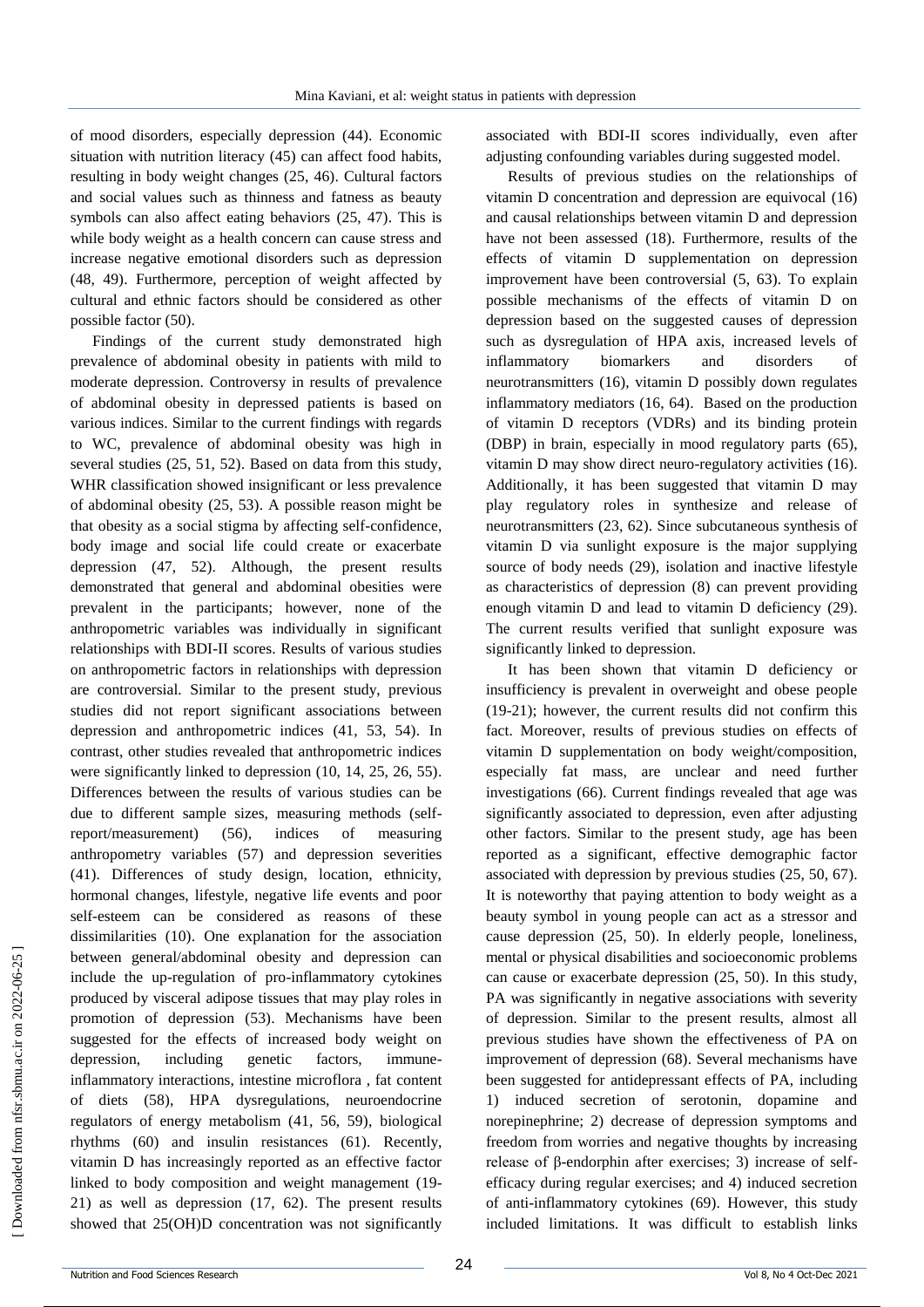between depression and alleged causes due to the nature of the cross-sectional studies. In addition, small sample sizes might cover relationships of the suggested factors with depression. Due to the lack of same sex distribution of the participants, no comparisons between the males and females were possible. There are great needs to assess body weight statuses of depressed patients with special focus on vitamin D in wide-range samples in terms of age and sex.

#### **Conclusion**

In conclusion, overweight and general/abdominal obesity were prevalent in patients with mild to moderate depression. The BDI-II scores were significantly in relationships with age. The PA was significantly in negative relationships with depression severity. The current findings can contribute to the future appropriate policymaking to carry out nutritional interventions with increasing PA to prevent overweight and obesity and decrease treatment costs in depressed patients.

#### **Submission declaration**

This article has not been published previously and is not under consideration for publication elsewhere. All authors approved publication of the manuscript tacitly and explicitly by the responsible authorities, where the study was carried and if accepted it will not be published elsewhere in the same form in English or in any other language, including electronically without written consent of the copyright-holder.

# Acknowledgement

All laboratory bench works were carried out in the Laboratory of Nutrition Research, NNFTRI. Mrs. Marjan Rismanchi and Mr. Ali Kalayi are appreciated for their assistance in laboratory analyses. Furthermore, the authors acknowledge the managers of Baharloo Hospital and the Outpatient Clinics with special thanks to Farnaz Etesam, Hamed Mohammadi Kangarani and Mohammad Arefi for their helps. Moreover, the authors are grateful to Ms. Sara Arab and Mrs. Roghayeh Nami, head nurses of Baharloo Hospital Internal Medicine Ward, for blood sampling. The authors also thank all the participants of this study.

# Financial disclosure

The authors declared no financial interest.

# Funding/Support

This study was supported by NNFTRI [grant numbers: 450/1701].

# References

1. Gururajan A, Clarke G, Dinan TG, Cryan JF. Molecular biomarkers of depression. Neurosci Biobehav Rev. 2016;64:101-33.

- 2. Salari N, Hosseinian-Far A, Jalali R, Vaisi-Raygani A, Rasoulpoor S, Mohammadi M. Prevalence of stress, anxiety, depression among the general population during the COVID-19 pandemic: a systematic review and meta-analysis. 2020;16(1):57.
- 3. Gharraee B, Zahedi Tajrishi K, Sheybani F, Tahmasbi N, Mirzaei M, Farahani H, et al. Prevalence of major depressive disorder in the general population of Iran: A systematic review and meta-analysis. Med J Islam Repub Iran. 2019;33:151.
- 4. Marcus M, Yasamy MT, Van Ommeren M, Chisholm D, Saxena S. Depression: A global public health concern2012. 6- 8 p.
- 5. Gowda U, Mutowo MP, Smith BJ, Wluka AE, Renzaho AM. Vitamin D supplementation to reduce depression in adults: meta-analysis of randomized controlled trials. Nutrition. 2015;31(3):421-9.
- 6. Faulconbridge LF, Driscoll CFB, Hopkins CM. Combined Treatment for Obesity and Depression: A Pilot Study. 2018;26(7):1144-52.
- 7. Fuller NR, Burns J, Sainsbury A, Horsfield S, da Luz F, Zhang S, et al. Examining the association between depression and obesity during a weight management programme. Clin Obes. 2017;7(6):354-9.
- 8. Blough J, Loprinzi PD. Experimentally investigating the joint effects of physical activity and sedentary behavior on depression and anxiety: A randomized controlled trial. J Affect Disord. 2018;239:258-68.
- 9. Suzuki T, Shiga T, Omori H, Tatsumi F, Nishimura K, Hagiwara N. Depression and Outcomes in Japanese Outpatients With Cardiovascular Disease - A Prospective Observational Study. Circ J. 2016;80(12):2482-8.
- 10. Mannan M, Mamun A, Doi S, Clavarino A. Prospective Associations between Depression and Obesity for Adolescent Males and Females- A Systematic Review and Meta-Analysis of Longitudinal Studies. PLoS One. 2016;11(6):e0157240.
- 11. Kim J, Noh JW, Park J, Kwon YD. Body mass index and depressive symptoms in older adults: a cross-lagged panel analysis. PLoS One. 2014;9(12):e114891.
- 12. Noh JW, Kwon YD, Park J, Kim J. Body mass index and depressive symptoms in middle aged and older adults. BMC Public Health. 2015;15:310.
- 13. Penninx BW, Milaneschi Y, Lamers F, Vogelzangs N. Understanding the somatic consequences of depression: biological mechanisms and the role of depression symptom profile. BMC Med. 2013;11:129.
- 14. Jantaratnotai N, Mosikanon K, Lee Y, McIntyre RS. The interface of depression and obesity. Obes Res Clin Pract. 2017;11(1):1-10.
- 15. Vaisi-Raygani A, Mohammadi M. The prevalence of obesity in older adults in Iran: a systematic review and meta-analysis. 2019;19(1):371.
- 16. Aghajafari F, Letourneau N, Mahinpey N, Cosic N, Giesbrecht G. Vitamin D Deficiency and Antenatal and Postpartum Depression: A Systematic Review. Nutrients. 2018;10(4).
- 17. Casseb GAS, Kaster MP, Rodrigues ALS. Potential Role of Vitamin D for the Management of Depression and Anxiety. CNS Drugs. 2019;33(7):619-37.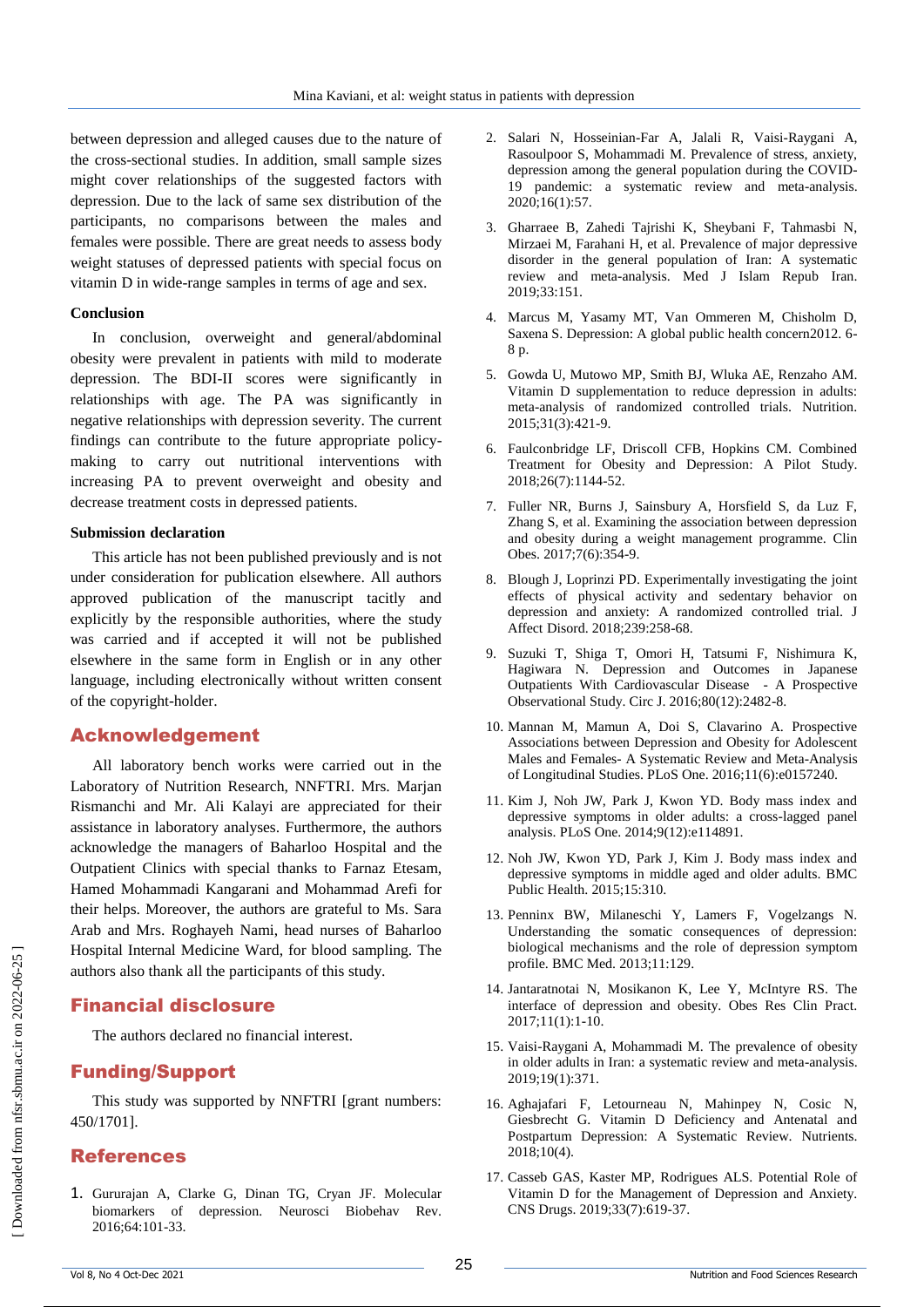- 18. Wong SK, Chin KY, Ima-Nirwana S. Vitamin D and Depression: The Evidence from an Indirect Clue to Treatment Strategy. Curr Drug Targets. 2018;19(8):888-97.
- 19. Pereira M, Ribas de Farias Costa P, Miranda Pereira E, Russoni de Lima Lago I, Marlucia Oliveira A. Does vitamin D deficiency increase the risk of obesity in adults and the elderly? A systematic review of prospective cohort studies. Public Health. 2021;190:123-31.
- 20. Rojas LZ, Quintero-Lesmes DC. Prevalence of vitamin D status and its association with overweight or obesity in a population of Colombian children and adolescents. 2020;9:e55.
- 21. Karuppusami R, Antonisami B, Vasan SK, Gowri M, Selliah HY, Arulappan G, et al. Association of serum 25-Hydroxy vitamin D with total and regional adiposity and cardiometabolic traits. 2020;15(12):e0243850.
- 22. Zuk A, Fitzpatrick T, Rosella LC. Effect of Vitamin D3 Supplementation on Inflammatory Markers and Glycemic Measures among Overweight or Obese Adults: A Systematic Review of Randomized Controlled Trials. PLOS ONE. 2016;11(4):e0154215.
- 23. Kaviani M, Nikooyeh B, Zand H, Yaghmaei P, Neyestani TR. Effects of vitamin D supplementation on depression and some involved neurotransmitters. J Affect Disord. 2020;269:28-35.
- 24. Roca M, Kohls E, Gili M, Watkins E, Owens M, Hegerl U, et al. Prevention of depression through nutritional strategies in high-risk persons: rationale and design of the MooDFOOD prevention trial. BMC Psychiatry. 2016;16:192.
- 25. Cui J, Sun X, Li X, Ke M, Sun J, Yasmeen N, et al. Association Between Different Indicators of Obesity and Depression in Adults in Qingdao, China: A Cross-Sectional Study. Front Endocrinol (Lausanne). 2018;9:549.
- 26. Tashakori A, Riahi F, Mohammadpour A. The Relationship between Body Mass Index and Depression among High School Girls in Ahvaz. Adv Med. 2016;2016:3645493.
- 27. Marini S, Merino J, Montgomery BE, Malik R, Sudlow CL, Dichgans M, et al. Mendelian Randomization Study of Obesity and Cerebrovascular Disease. Ann Neurol. 2020;87(4):516-24.
- 28. Wan H, Wang Y, Xiang Q, Fang S, Chen Y, Chen C, et al. Associations between abdominal obesity indices and diabetic complications: Chinese visceral adiposity index and neck circumference. 2020;19(1):118.
- 29. Mahan LKeR, Janice L. editor. Krause's Food & the Nutrition Care Process, 14e (Krause's Food & Nutrition Therapy) 14th Edition. 2017.
- 30. Wang YP, Gorenstein C. Assessment of depression in medical patients: a systematic review of the utility of the Beck Depression Inventory-II. Clinics (Sao Paulo). 2013;68(9):1274-87.
- 31. Ghassemzadeh H, Mojtabai R, Karamghadiri N, Ebrahimkhani N. Psychometric properties of a Persianlanguage version of the Beck Depression Inventory--Second edition: BDI-II-PERSIAN. Depress Anxiety. 2005;21(4):185- 92.
- 32. Sebo P HD, Pechere-Bertschi A, Bovier P, Herrmann F. Accuracy of doctors' anthropometric measurements in general practice. Swiss Med Wkly. 2015;145: w 14115.
- 33. Executive summary of the clinical guidelines on the identification, evaluation, and treatment of overweight and obesity in adults. Arch Intern Med. 1998;158(17):1855-67.
- 34. World Health Organization. WE C. Waist Circumference and Waist-Hip Ratio: Report of a WHO Expert

Consultation Geneva, 8-11 December 2008. 2008.

- 35. Azizi F, Hadaegh F, Khalili D, Esteghamati A, Hosseinpanah F, Delavari A, et al. Appropriate definition of metabolic syndrome among Iranian adults: report of the Iranian National Committee of Obesity. Arch Iran Med. 2010;13(5):426-8.
- 36. Kaviani M, Nikooyeh B, Zand H, Yaghmaei P, Neyestani TR. Effects of Vitamin D Supplementation on Depression Status, Selected Pro-inflammatory Biomarkers and Neurotransmitters in Depressive Patients: A Study Protocol. Nutrition and Food Sciences Research. 2019;6(4):1-7.
- 37. Rosen CJ, Gallagher JC. The 2011 IOM report on vitamin D and calcium requirements for north america: clinical implications for providers treating patients with low bone mineral density. J Clin Densitom. 2011;14(2):79-84.
- 38. Wang Y, Liu XJ, Robitaille L, Eintracht S, MacNamara E, Hoffer LJ. Effects of vitamin C and vitamin D administration on mood and distress in acutely hospitalized patients. Am J Clin Nutr. 2013;98(3):705-11.
- 39. Hinnouho GM, Singh-Manoux A, Gueguen A, Matta J, Lemogne C, Goldberg M, et al. Metabolically healthy obesity and depressive symptoms: 16-year follow-up of the Gazel cohort study. PLoS One. 2017;12(4):e0174678.
- 40. Cho S, Park SY, Bernstein KS, Roh S, Jeon GS. Sociodemographic and Health Behavioral Correlates of Depressive Symptoms among Korean Americans. Community Ment Health J. 2015;51(4):414-23.
- 41. Malmir H, Mirzababaei A, Moradi S, Rezaei S, Mirzaei K, Dadfarma A. Metabolically healthy status and BMI in relation to depression: A systematic review of observational studies. Diabetes Metab Syndr. 2019;13(2):1099-103.
- 42. Grasgruber P, Hrazdíra E. Nutritional and socio-economic predictors of adult height in 152 world populations. Econ Hum Biol. 2020;37:100848.
- 43. Álvaro JL, Garrido A, Pereira CR, Torres AR, Barros SC. Unemployment, Self-esteem, and Depression: Differences between Men and Women. Span J Psychol. 2019;22:E1.
- 44. Konstantakopoulos G, Pikouli K, Ploumpidis D, Bougonikolou E, Kouyanou K, Nystazaki M, et al. The impact of unemployment on mental health examined in a community mental health unit during the recent financial crisis in Greece. Psychiatriki. 2019;30(4):281-90.
- 45. Kalkan I. The impact of nutrition literacy on the food habits among young adults in Turkey. Nutr Res Pract. 2019;13(4):352-7.
- 46. Desbouys L, Méjean C, De Henauw S, Castetbon K. Socioeconomic and cultural disparities in diet among adolescents and young adults: a systematic review. Public Health Nutr. 2020;23(5):843-60.
- 47. Stern JM. Transcultural aspects of eating disorders and body image disturbance(‡). Nord J Psychiatry. 2018;72(sup1):S23 s6.
- 48. Bongers P, de Graaff A, Jansen A. 'Emotional' does not even start to cover it: Generalization of overeating in emotional eaters. Appetite. 2016;96:611-6.